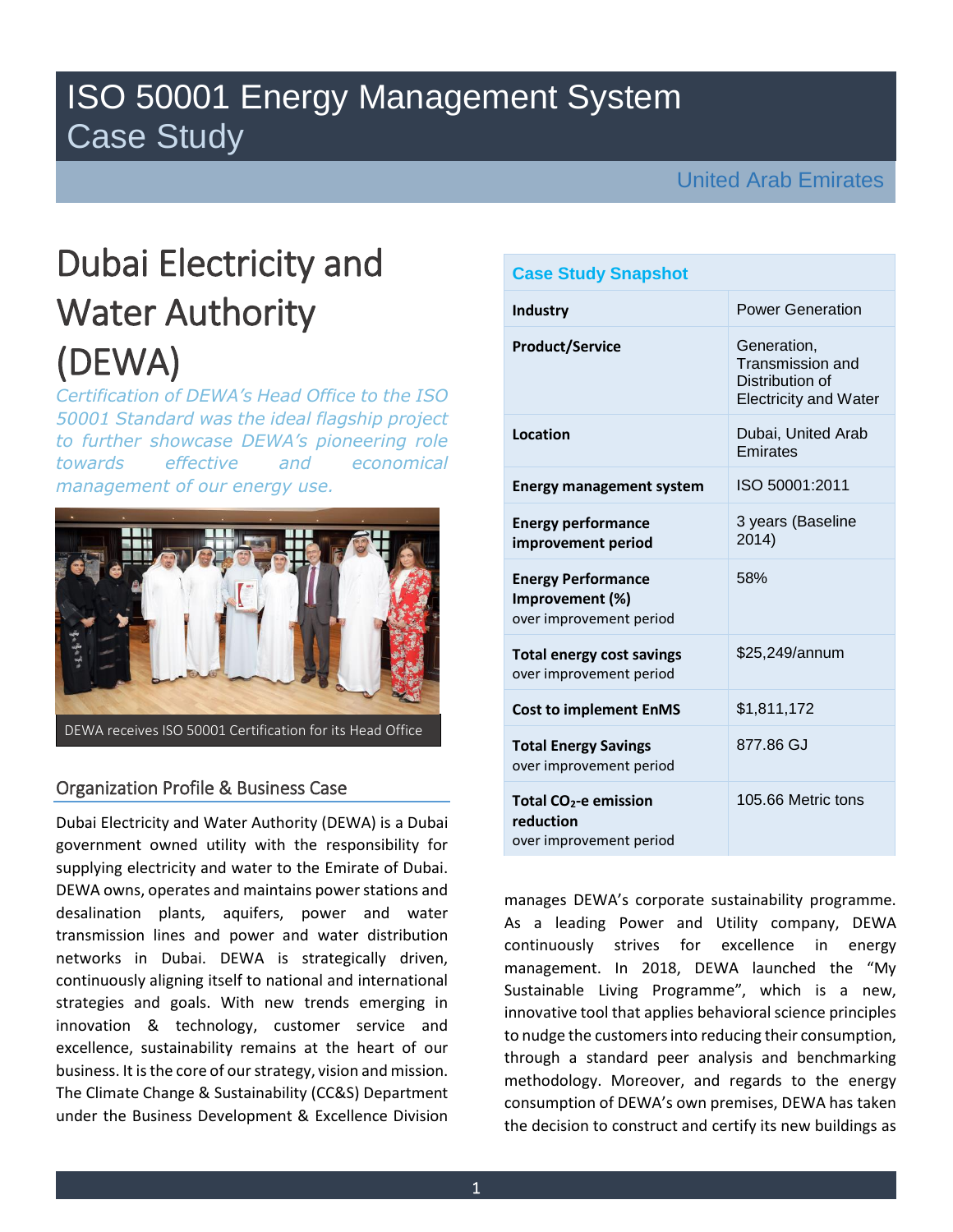LEED Green Buildings. One example is the Sustainable Building in the Dubai AlQouz area. This building holds the record to be the largest government building in the world to receive a Platinum Rating. However this will soon be superseded by the new headquarters in Dubai AlJaddaf area, which is planned to be the largest LEED Platinum, net Zero Energy Building in the world. Such efforts are not only restricted to the new buildings for DEWA. However, most of the existing buildings are very old, and it was challenge to understand how energy is being consumed in order to determine effective conservation measures. To resolve this, in 2018, DEWA decided to design, develop and implement an Energy Management System, starting with the current Head Office building. Given initiatives like "My Sustainable Living Programme" which encourages customers to reduce their energy consumption, the DEWA Head Office was the ideal flagship project to further showcase DEWA's pioneering role towards effective and economical management of our energy use. The energy management system is also in line with DEWA's strategic objectives of 1) adopting global governance and management standards, and 2) reducing our carbon footprint and environmental impact by decreasing greenhouse gas emissions through the efficient use of energy. DEWA succeeded in operating this system by adopting a systematic approach, improving its energy performance, and achieving the highest possible level of energy efficiency and sustainability.

*"We are delighted to receive this important energy management system certificate. It supports our vision to become a leading sustainable innovative global corporation, and a role model for all public and private organisations in Dubai in the fields of sustainability, environmental and natural resource conservation, as per the UAE Vision 2021 and Dubai Plan 2021. It enables us to explore further opportunities for improvement and reducing operating costs in energy consumption."*

—His Excellency Saeed Mohammed Al Tayer, Managing Director & CEO of DEWA

#### Business Benefits

To measure the benefits of the Energy Mnagament System, Energy Performance Indicators (EnPIs) were developed at the installation level for the entire building (Level 1 EnPI). The Level 1 EnPI is normalized considering the cooling degree days, occupancy (full time equivalent) and area of the building.

The energy management system resulted in several measurable benefits, such as:

- 58% reduction in the Head Office premises consumption from 2.95 kJ/m<sup>2</sup>/FTE/ $\degree$ C in 2014 to 1.23 kJ/m<sup>2</sup>/FTE/ $\degree$ C in 2017.
- Approximately USD \$25,249/annum in cost savings
- 105.66 metric tons of  $CO<sub>2</sub>e$  reduced from 2014 to 2017

These figures were verified according to IMVP by Engineer Hassan Zulfikar, a CMVP (4609) from the Power and Water Planning division of DEWA. The percentage of operational savings to overall savings was less than 25%, meaning that the majority of savings was achieved through savings from capital investments, and estimated staff time was over a year. The energy management system not only resulted in improved energy performance, emission reductions, and cost savings but also stronger commitment from DEWA's Top Management, increased awareness among employees on energy management, more indicative metrics, clearer objectives, targets and KPIs, and more robust monitoring and verification processes and procedures. The energy management system also helped identify and correct discrepancies in meter labels, and identify opportunities for improvement.

# Plan

In line with the Emirate of Dubai's vision to become a leader in energy efficiency and security, the Dubai Supreme Council of Energy developed the Dubai Demand Side Management (DSM) 2030 Strategy. This ambitious strategy aims at improving energy efficiency, reducing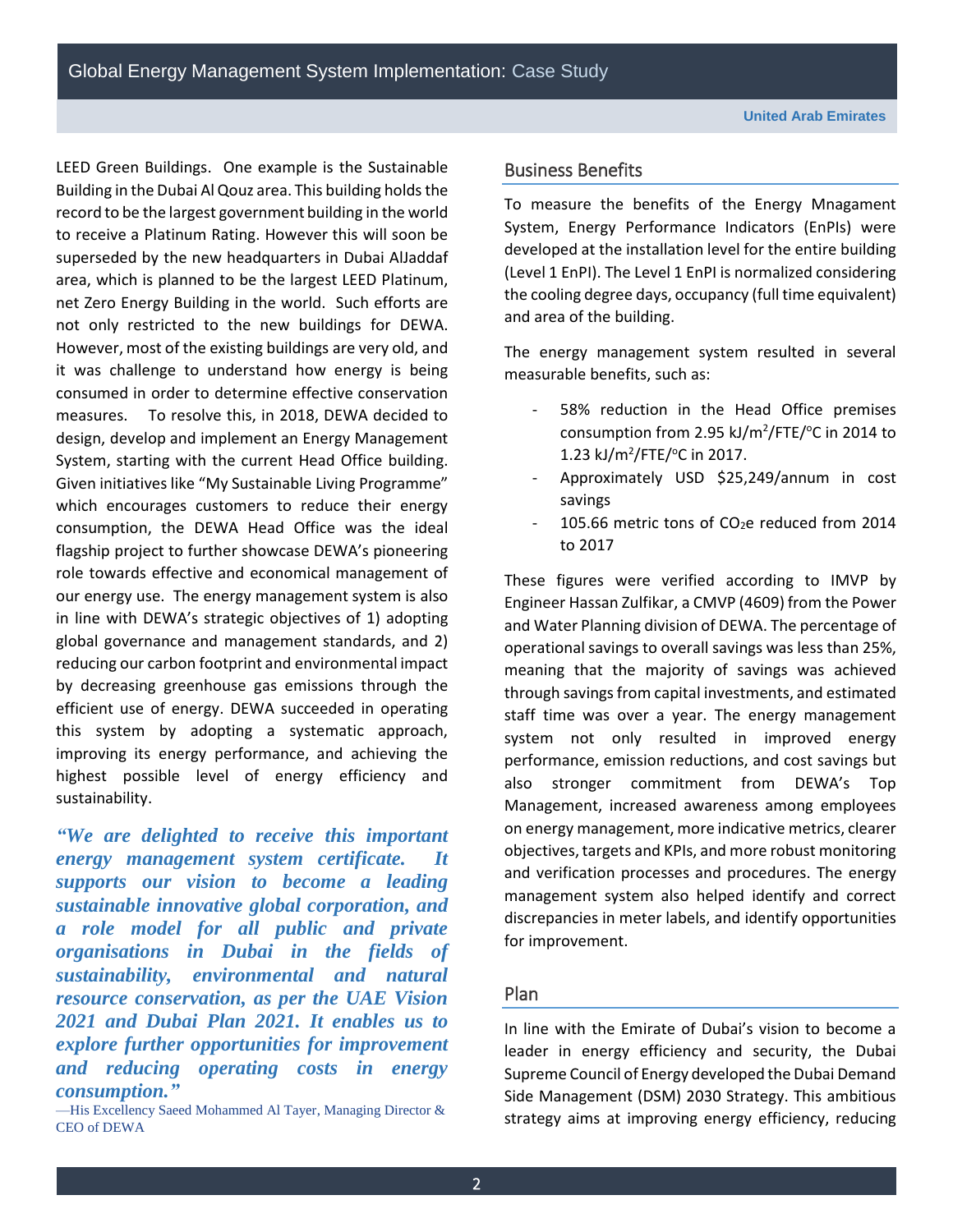energy consumption and contributing to the sustainable development of Dubai, with a target to reduce electricity and water demand in Dubai by 30% in 2030, compared to the business as usual scenario. In order to support this strategy, DEWA established a Committee for Energy Management of DEWA Premisesin 2012. The Committee was guided by an Energy Policy that was approved by our Top Management. Since then, this Committee had continually monitored and tracked energy performance, followed by a review by the Management. The Committee also undertook an energy audit for our buildings, considering 2014 as a baseline for consumption, which resulted in the identification of improvement opportunities, energy efficiency initiatives within our premises, including conservation measures, retrofits, and light replacements. Following these findings, DEWA contracted an energy services company (ESCO) to execute retrofits within the Head Office. This includes:

- Implementation of variable chilled water flow with VFD for the chilled water pumps in 2017
- Retrofit of chiller plant by replacing air cooled chillers by high efficiency water cooled chillers in 2017

Additionally, as a form of operational improvement, power metering and monitoring systems were installed.

In 2018, and following meetings of the Committee, DEWA embarked on the development of a more robust and structured energy management system, in line with the ISO 50001:2011 standard, starting with its Head Office building. The idea was to have this Energy Management System monitor the effective implementation of the energy conservation measures identified before and to also perform data analytics based on the energy measurements captured by the additional meters installed in the premises. Furthermore, the existing Committee for Energy Management of DEWA Premises was replaced by an Energy Team, and a Top Management Committee was formed, chaired by the MD&CEO of DEWA, HE Saeed Al Tayer, and with the membership of the top management members overseeing DEWA's operations, such as Generation, Transmission, Distribution, Buildings, and Fleet, in line with the guidance of the ISO 50001 Standard. DEWA's existing Energy Policy, which had been developed in 2012, was reviewed and revised in March 2018, and endorsed by the MD&CEO, emphasizing the commitment of DEWA's leadership towards energy management.

To ensure the continual and successful implementation of the Energy Management System, the Chief Officer - Climate Change and Sustainability (CC&S) was appointed as the Management Representative (MR), supported by two Assistant Management Representatives from the Climate Change & Sustainability department, under the Business Development & Excellence division. Key stakeholder divisions involved in the operation and maintenance of the Head Office facilities were identified, and employees from each division were nominated to support in the data collection and review of the energy performance.

#### **Energy Review**

An energy review procedure was developed for the Head Office, setting the guidance for assessing the energy performance, consumption and efficiency of the building, assigning the roles and responsible departments, and identifying opportunities for improved energy performance. The Head Office is equipped with 8 main billing grade meters. After reviewing consumption data, it was determined that 7 meters would be considered in the system, since the 8<sup>th</sup> meter recorded the consumption of the small on-site Imam house, which is negligible in comparison to the other Head Office facilities. The energy baseline year was set as 2014, in line with the directive from the directive from the Dubai Supreme Council of Energy.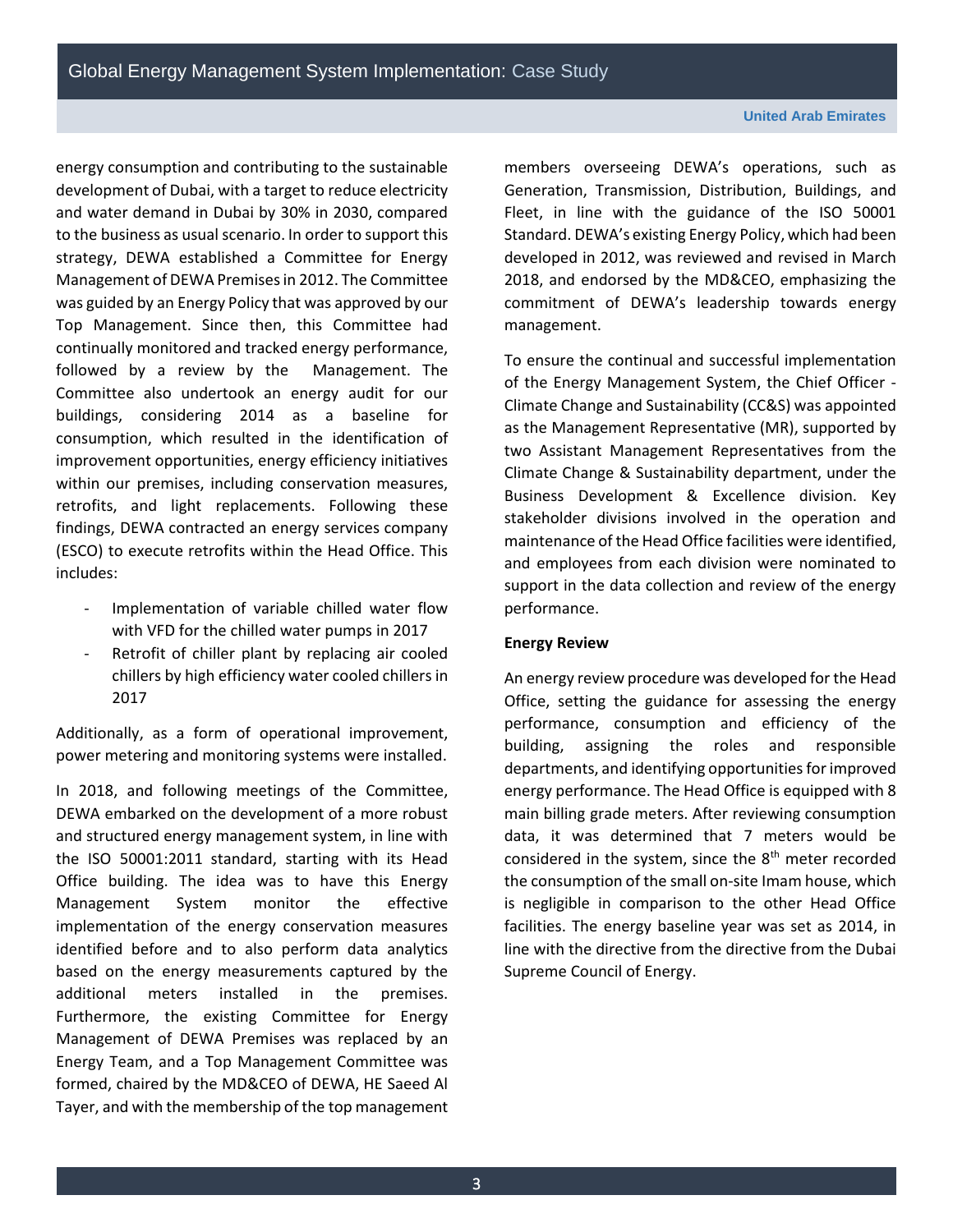|                                       |                                 |                                   | <b>CRITERION A</b> | <b>CRITERION B</b>                           |                                         |  |
|---------------------------------------|---------------------------------|-----------------------------------|--------------------|----------------------------------------------|-----------------------------------------|--|
| SR.NO.                                | <b>TYPE</b>                     | <b>Total Consumption</b><br>(kWh) | Energy consumption | <b>Energy Saving Potential</b>               | <b>SIGNIFICANT</b><br><b>ENERGY USE</b> |  |
|                                       |                                 |                                   |                    | Refer to Energy Review Procedure section 6.2 |                                         |  |
|                                       | <b>SEUs - Electrical Energy</b> |                                   |                    |                                              |                                         |  |
| 1                                     | Lights and Plug Loads           | 2,114,923,60                      | 74%                | Medium                                       | <b>SEU</b>                              |  |
| 2                                     | Chilled water pumps             | 146,366,74                        | 5%                 | Medium                                       | <b>SEU</b>                              |  |
| 3                                     | <b>Extract Fans</b>             |                                   |                    | Medium                                       | Not an SEU                              |  |
| 4                                     | <b>Chillers</b>                 | 587,088,99                        | 21%                | High                                         | SEU                                     |  |
| 5                                     | <b>Air Handling Units</b>       | Not Available                     |                    | Medium                                       | Not an SEU                              |  |
|                                       | <b>Sub Total</b>                | 2,848,379                         |                    |                                              |                                         |  |
| <b>SEUs - Thermal Energy</b>          |                                 |                                   |                    |                                              |                                         |  |
| Snapshot of SEU selection methodology |                                 |                                   |                    |                                              |                                         |  |

The figure above represents the energy review that was conducted to identify the Significant Energy Uses (SEUs).

Considering energy consumption and saving potential, 3 SEUs were identified:

- 1- Chillers
- 2- Chilled water pumps
- 3- Lighting and plug loads

The variables that affect the SEU operations were identified and recorded. Accordingly, objectives, targets, Energy Performance Indicators (EnPIs) were developed at the installation level for the entire building (Level 1 EnPI). Prior to the establishment of the EnMS, data from the submeters was not tracked. As part of the EnMS, we have collected the submeter data, and after analysis, identified additional tiers of indicators on the process and equipment level (Level 2 EnPIs).

As part of the EnMS Improvement Program Procedure was developed as guidance to rank and prioritize energy improvement opportunities, weighing the complexity of implementation of each improvement opportunity, and the economic assessment of its payback period. The Head Office retrofit program was integrated into the EnMS, which allowed for regular monitoring, measurement and review of actual energy savings.

The energy efficiency (EE) measures were implemented within the designated time. Therefore the primary target to implement the EE measures were achieved. The data that was captured and the calculation of the EnPIs performed demonstrates that there has been reduction in energy use and consumption by significant amount. However, we expect further reduction in energy use and therefore the full realization of the energy reduction will happen in coming years. As a part of the EnMS the EnPIs are in place to constantly track the continual improvement in the energy use and consumption.

These steps enabled us to quantify and establish realized benefits based on our energy performance in 2017. Thus, when undertaking the external certification audit in 2018, we were able to achieve the certification of our Head Office building based on demonstrated real savings.

# Do, Check, Act

#### **Integration with Integrated Management System**

DEWA already has in place an Integrated Management System (IMS), which includes ISO 9001, 14001, and OHSAS 18001. The energy management system was aligned with the existing IMS, and elements such as document and record control procedures, operational procedures, methods for training and awareness were borrowed from the IMS. This saved time and streamlined the development of the EnMS, avoided a duplication of efforts, and set a common language that is understood across the different operations of the Authority.

#### **Operational Control**

In line with the Energy Policy, objectives, targets and action plan, an annual maintenance program is established for SEUs to sustain energy performance over time. Quality procedures and criteria for the efficient operation and maintenance of the SEUs have been set and communicated to the concerned personnel.

The calibration of energy meters is also regularly requested by the Billing Services division on a regular basis to ensure the accuracy of the readings.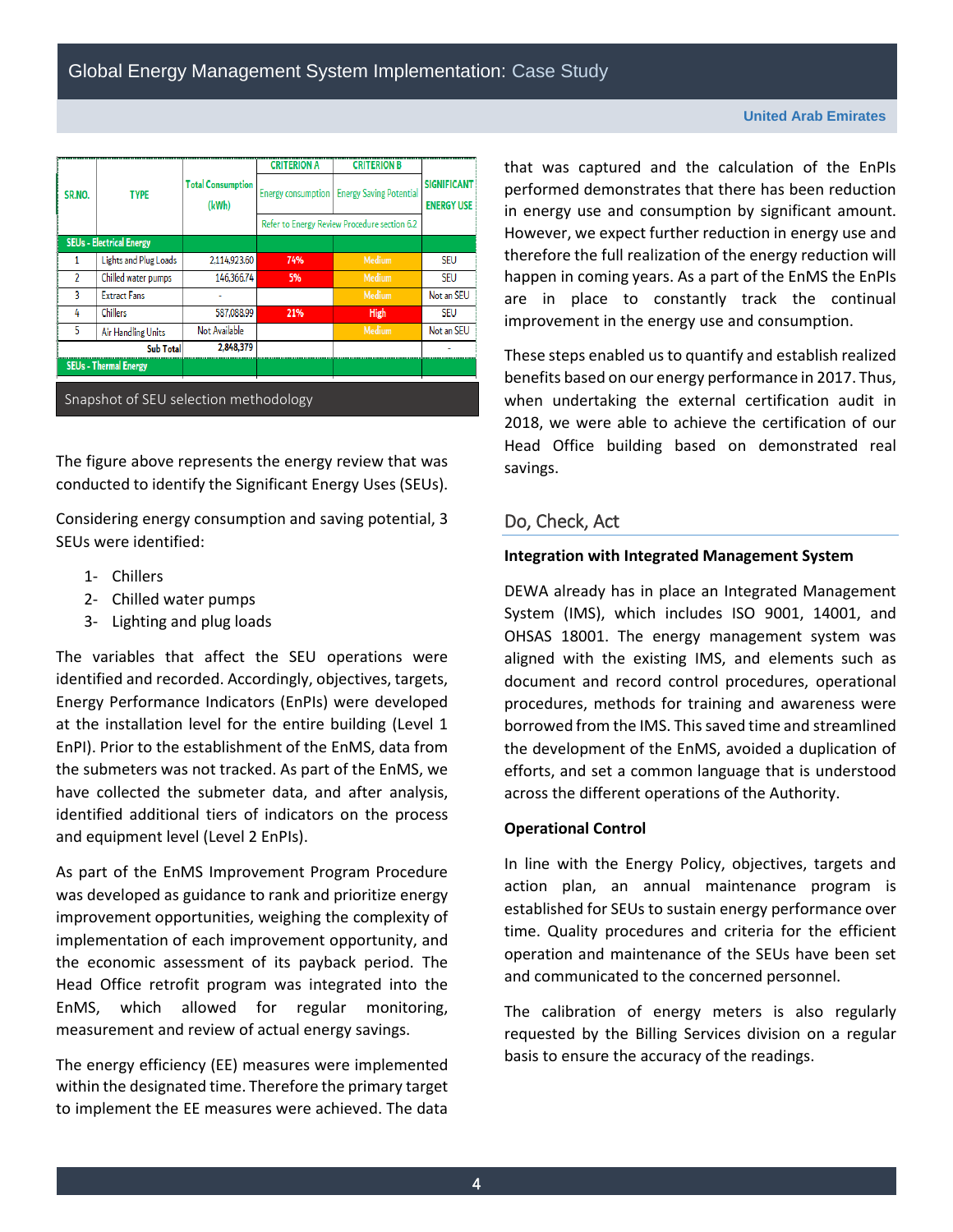#### **Monitoring, Review, Verification and Corrective Action**

The raw consumption data of the Head Office building is collected on a quarterly basis from the meters by our Billing Services Division, and a consistency check is performed on the data since it is also used for billing purposes. The data is then communicated to the Energy Team representatives from the Power & Water Planning Division, who verify the data and feed it into the energy tools to generate the energy records. The Energy Management System has been designed following a detailed energy analysis using ASHARE Level 2 audit principles. The ESCO project for replacing the chillers, installing VFDs for the chilled water pumps and other energy efficiency measures implemented are monitored and verified using the International Performance Measurement and Verification Protocol (IPMVP). Following the IPMVP guidelines, the CMVP performs the calculation of the EnPIs based on the data captured by duly calibrated energy meters. The records are then submitted to the Management Representative and his team for analysis through tracking and measuring the actual performance of the SEUs against the energy baseline and EnPIs.

Through this review, nonconformities are immediately identified, raised to the Top Management Committee, and addressed with the appropriate corrective action

Internal audit exercises also assist in identifying any nonconformities and discrepancies, so that the appropriate corrective action can be taken prior to external audits. Examples of corrective actions taken include:

- Old meter identification numbers being used in energy consumption records. Meter identification numbers have since been updated.
- Outdated/old calibration certificates for Head Office meters. Meters have since been recalibrated.

#### **Training and Awareness**

To ensure successful implementation of the energy management system, awareness sessions and trainings were conducted across the different employee levels. The Climate Change & Sustainability team, led by the Management Representative, coordinated with each division to identify the roles and responsibilities in regards to energy management. In 2018, an implementation training was held to prepare the energy teams and concerned Operations & Maintenance managers and technicians of the Head Office facilities by detailing the new requirements of the energy management system, the relevant procedures and concepts of SEUs and EnPIs. Forty-five employees attended this training. The workshop also explained the communication protocols and monitoring and reporting guidelines that should be followed to maintain the system. Two general awareness sessions were conducted in 2018 to train the general staff audience to familiarize them with the updated Energy Policy and highlight the benefits of Energy Management, which were attended by a combined total of 142 employees.



Implementation Training conducted for Employees

#### **Third Party Audit**

In order to prepare for the external certification audit, the Management Representative and his team conducted a workshop with the Head Office building Operations and Maintenance teams to ensure the availability of records, documentation, maintenance schedules, reports, and calibration certificates. Finally a third Party audit was organized and was carried out by professionals from a reputed certification body. The audit resulted in DEWA's Head Office premises receiving